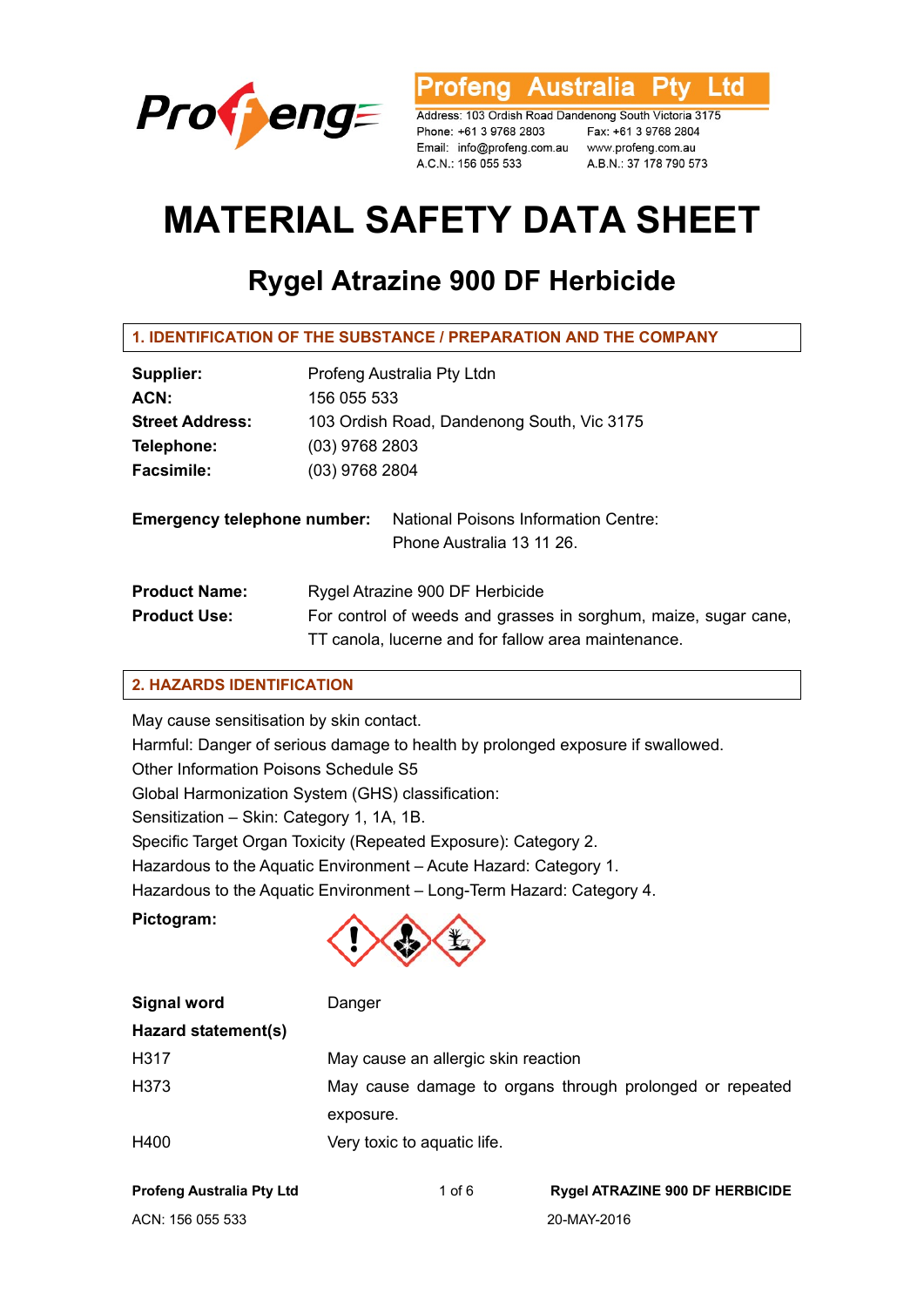

rofeng Australia l td

Address: 103 Ordish Road Dandenong South Victoria 3175 Phone: +61 3 9768 2803<br>
Fax: +61 3 9768 2804<br>
Email: info@profeng.com.au www.profeng.com.au A.C.N.: 156 055 533 A.B.N.: 37 178 790 573

# **Precautionary statement(s)**

| P <sub>261</sub> | Avoid breathing dust, mist or spray                         |
|------------------|-------------------------------------------------------------|
| P272             | Contaminated work clothing should not be allowed out of the |
|                  | workplace                                                   |
| $P302 + P352$    | IF ON SKIN: Wash with plenty of soap and water.             |
| P <sub>501</sub> | Dispose of contents and containers as specified on the      |
|                  | registered label                                            |

# **3. COMPOSITION / INFORMATION ON INGREDIENTS**

| <b>Chemical Characterization Solid</b> |               |                      |  |
|----------------------------------------|---------------|----------------------|--|
| <b>Chemical Entity</b>                 | <b>CAS No</b> | <b>Concentration</b> |  |
| Atrazine                               | 1912-24-9     | 900 g/kg             |  |
| Talc                                   | 14807-96-6    | $18$ g/kg            |  |
| <b>Dispersants</b>                     |               | $< 10\%$             |  |
|                                        |               |                      |  |

This is a commercial product whose exact ratio of components may vary.

# **4. FIRST AID MEASURES**

| <b>Inhalation</b> | Remove affected person to fresh air until recovered. If symptoms develop or<br>persist, seek medical advice.                                                                                                                                                                 |
|-------------------|------------------------------------------------------------------------------------------------------------------------------------------------------------------------------------------------------------------------------------------------------------------------------|
| Ingestion         | If swallowed do NOT induce vomiting; seek medical advice immediately and<br>show this container or label or contact the Poisons Information Centre on 13<br>11 26 (Aust). Make every effort to prevent vomit from entering the lungs by<br>careful placement of the patient. |
| <b>Skin</b>       | Wash affected areas thoroughly with soap and water. Remove contaminated<br>clothing and launder before re-use.                                                                                                                                                               |
| Eye               | If in eyes, hold eyelids open and wash with copious amounts of water for at<br>least 15 minutes.                                                                                                                                                                             |

Seek medical advice if irritation develops or persists.

# **5. FIRE-FIGHTING MEASURES**

### **Extinguishing Media**

Water fog, foam, carbon dioxide or dry chemical. Avoid strong water jets - airborne dusts may form a flammable dust cloud.

## **Combustion Products**

If involved in a fire, it will emit toxic fumes of cyanides, hydrogen chloride and possibly carbon oxides.

Combustible solid.

**Protective Equipment** Breathable air apparatus may have to be worn in confined spaces.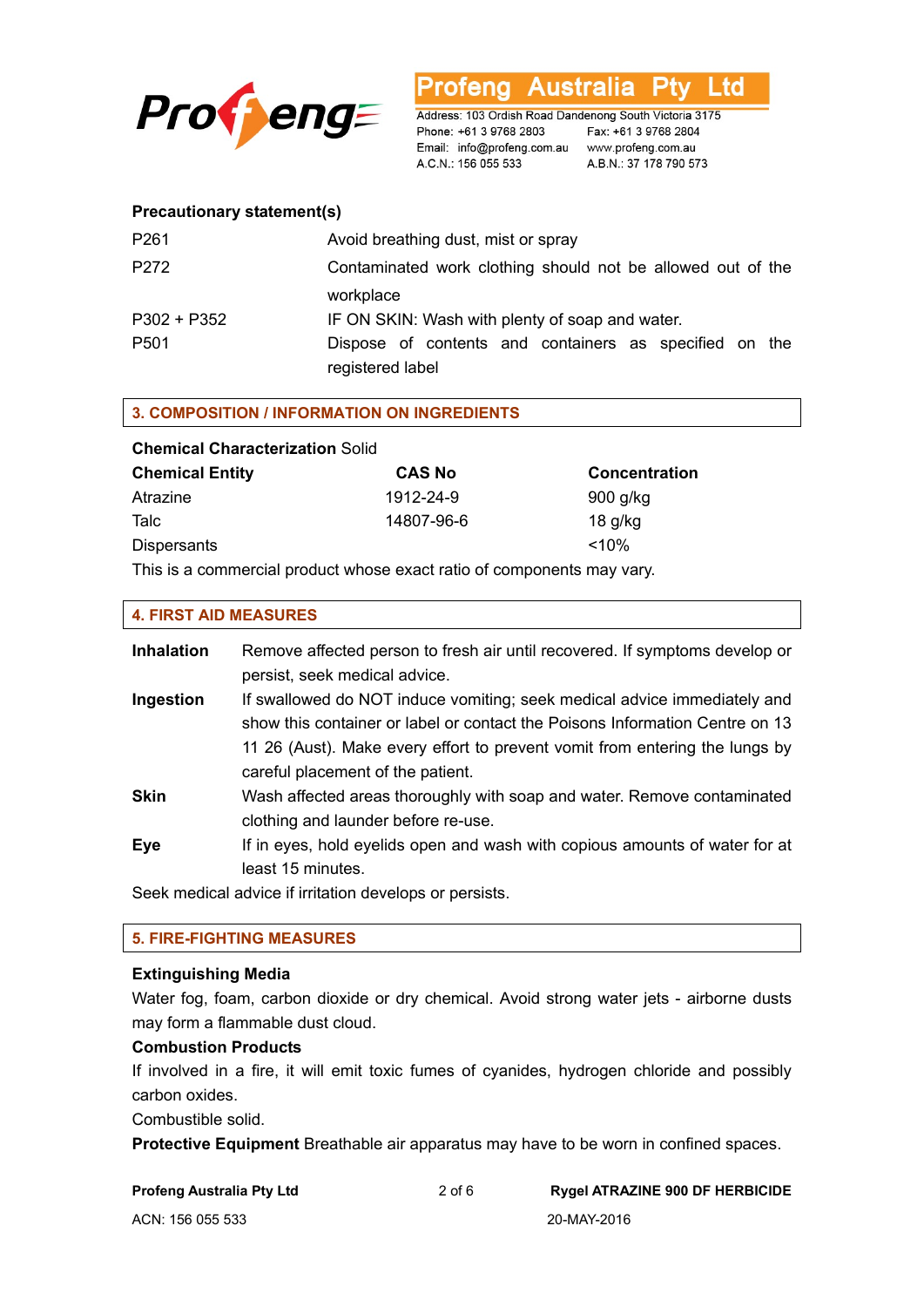

**Australia** L td

Address: 103 Ordish Road Dandenong South Victoria 3175 Phone: +61 3 9768 2803 Email: info@profeng.com.au A.C.N.: 156 055 533

Fax: +61 3 9768 2804 www.profeng.com.au A.B.N.: 37 178 790 573

# **6. ACCIDENTAL RELEASE MEASURES**

### **Spills & Disposal**

Recover the product by sweeping up or vacuuming without raising dust. Collect spilled material and waste in sealable open-top type containers for disposal.

# **Personal Protection**

For appropriate personal protective equipment (PPE), refer Section 8.

# **Environmental Precautions**

Prevent from entering drains, waterways or sewers.

# **7. HANDLING AND STORAGE**

**Handling** Do NOT contaminate dams, rivers or streams, or any other water bodies with chemical or used containers. If dusts are generated, it is advisable to wear a dust mask, refer Section 8.

**Storage** Store in the closed, original container in a dry, well ventilated area out of direct sunlight. Store in a locked enclosure. Keep container tightly sealed and do not store with seed, fertilisers or foodstuffs.

**Other Information** Always read the label and any attached leaflet before use.

### **8. EXPOSURE CONTROLS/PERSONAL PROTECTION**

### **National Exposure Standards**

NOHSC has set the following exposure standard for atrazine: TLV (TWA) 5 mg/m3, STEL -. NOHSC has set the following exposure standard for talc: TLV (TWA) 2.5 mg/m3, STEL -.

**Respiratory Protection** If dusts are present, wear a class P1 dust mask.

# **Personal Protective Equipment**

When opening the container, preparing spray and using the prepared spray wear cotton overalls buttoned to the neck and wrist and a washable hat, elbow-length PVC gloves and goggles.

### **Engineering Controls**

Handle in well ventilated areas, generally natural ventilation is adequate.

### **Hygiene Measures**

After use and before eating, drinking or smoking, wash hands, arms and face thoroughly with soap and water. After each day's use, wash contaminated clothing and safety equipment.

# **9. PHYSICAL AND CHEMICAL PROPERTIES**

| Appearance           | White granule                       |
|----------------------|-------------------------------------|
| <b>Odour</b>         | <b>Odourless</b>                    |
| <b>Melting Point</b> | 169 - 176 $^{\circ}$ C for atrazine |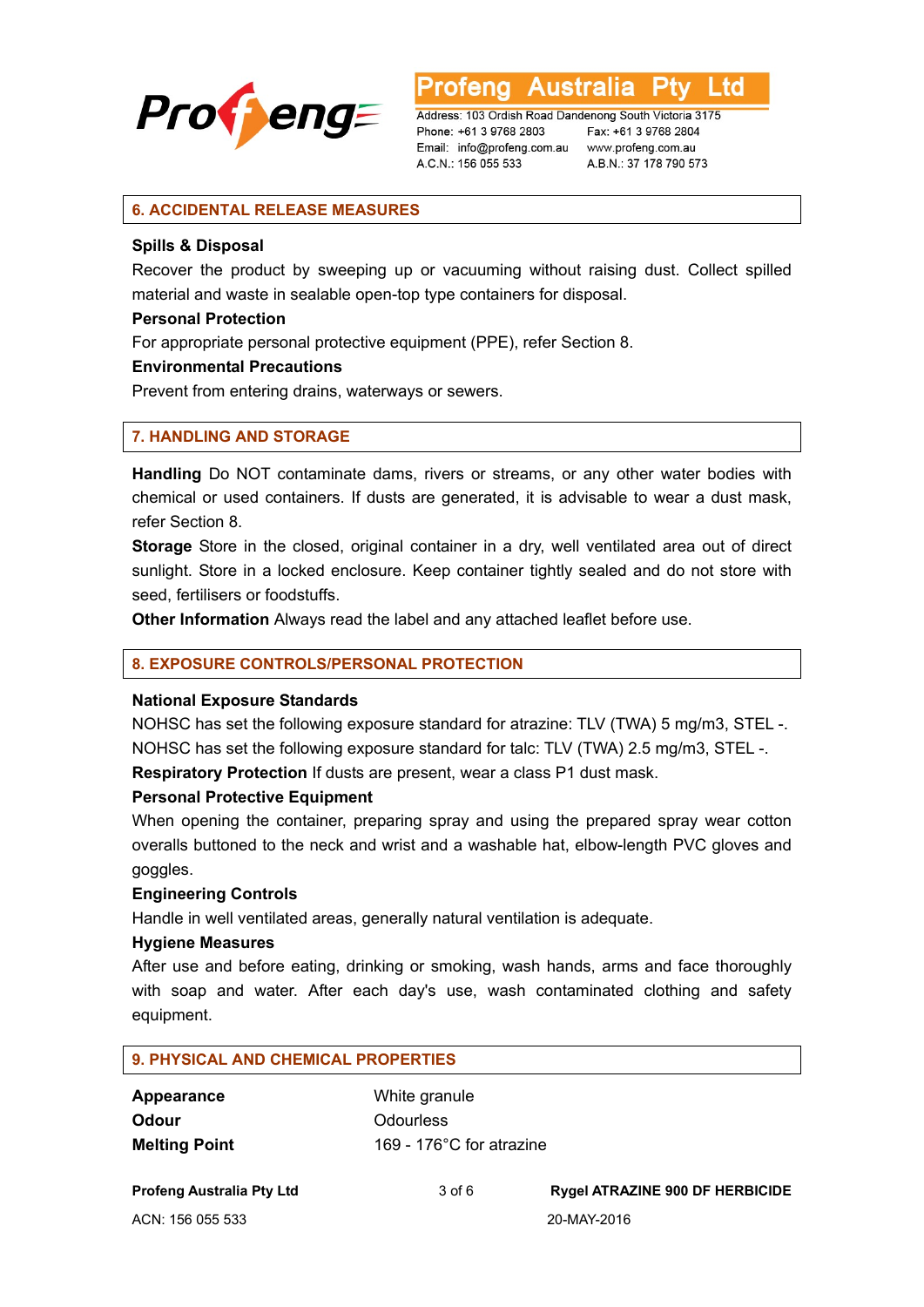



Address: 103 Ordish Road Dandenong South Victoria 3175 Phone: +61 3 9768 2803 Email: info@profeng.com.au www.profeng.com.au A.C.N.: 156 055 533

Fax: +61 3 9768 2804 A.B.N.: 37 178 790 573

**Solubility in Water Disperses in water Specific Gravity (H2O=1)** Bulk Density 0.90 **Volatile Component** <1% **Partition co-efficient, Flammability Combustible** 

**Vapour Pressure** 3.85 x 10-2 mPa @ 25°C for atrazine **n-octanol/water** Kow Log P is 2.5 for atrazine

# **10. STABILITY AND REACTIVITY**

# **Stability**

Stable under normal conditions. **Hazardous Polymerisation**  Hazardous polymerisation is not possible.

# **Hazardous Reaction**

Keep away from strong oxidising agents, may react violently.

# **11. TOXICOLOGICAL INFORMATION**

# **Toxicology Information**

No harmful effects are expected if the precautions on the label and this MSDS are followed. **Inhalation** Respiratory protection while spraying is recommended. Some temporary irritation may be experienced.

**Ingestion** Amounts swallowed incidental to normal handling procedures and use are not expected to cause injury.

**Skin** May irritate the skin. May cause sensitisation by prolonged skin contact.

**Eye** May irritate the eyes.

# **Reproductive Toxicity**

Data indicates no reproductive effects. Data indicates no teratogenic effects.

### **Mutagenicity**

Data indicates no mutagenic effects.

### **Carcinogenicity**

Atrazine technical has been extensively tested on laboratory mammals and in test-tube systems. After long-term administration (close to two years of continuous feeding) a slight increase in the incidence of mammary tumours was reported in one species (rat), one sex (female) and one strain (Sprague-Dawley) in one study at higher doses.

A more recent study (1992) using Sprague-Dawley rats showed no significant difference between rats fed normal diet and those fed on a diet containing atrazine with regard to the incidence of tumours. Recent studies with the Fischer rat strain have shown no evidence of tumour producing potential. The relevance of the mammary tumour finding to humans is doubted as epidemiological studies of workers involved in the production of atrazine for up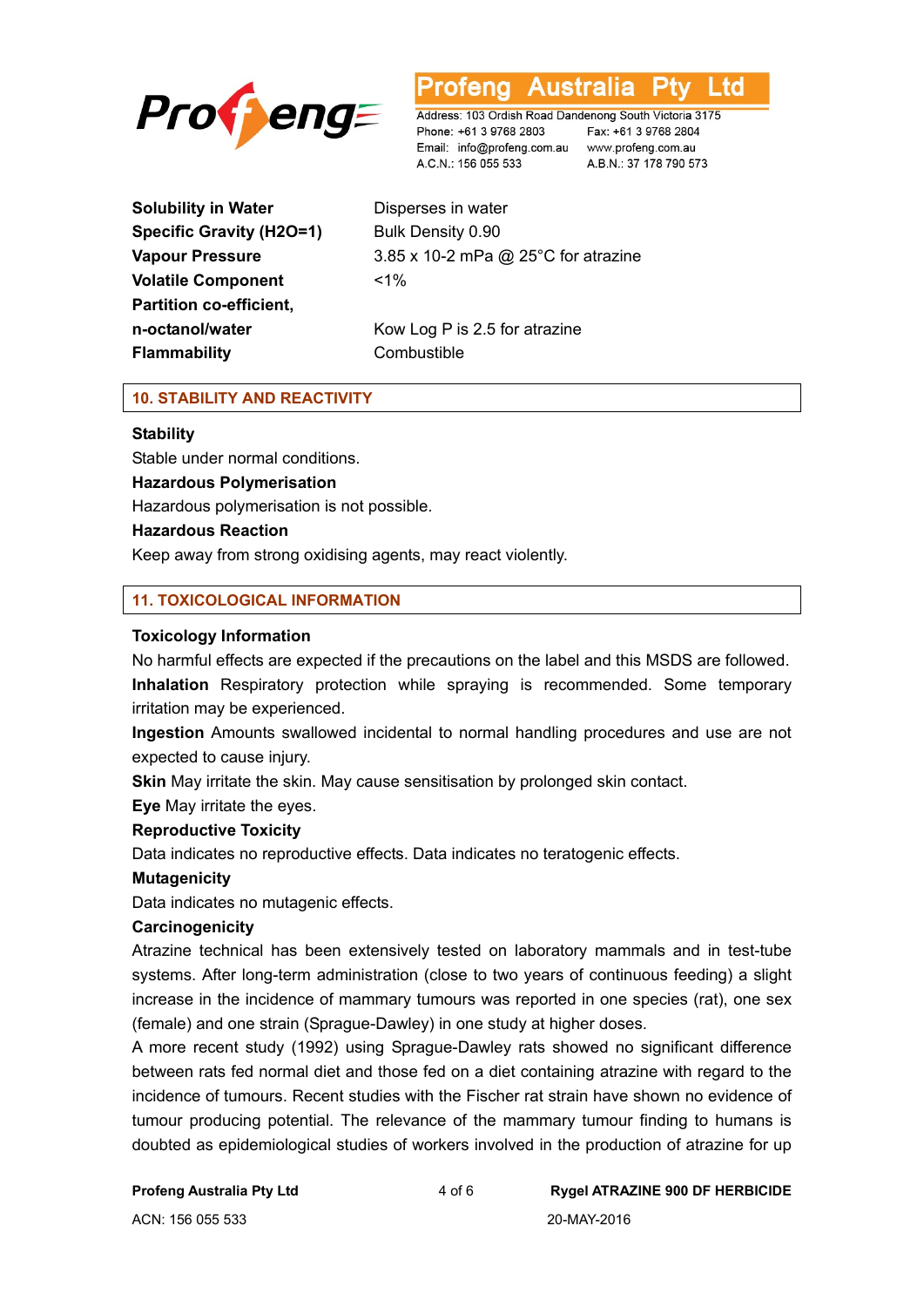

L td **Australia** 

Address: 103 Ordish Road Dandenong South Victoria 3175 Phone: +61 3 9768 2803 Email: info@profeng.com.au A.C.N.: 156 055 533

Fax: +61 3 9768 2804 www.profeng.com.au A.B.N.: 37 178 790 573

to 30 years have shown no evidence of health problems associated with atrazine exposure. Atrazine has been listed by IARC as a Class 3, not classifiable as to carcinogenicity to humans.

# **Acute Toxicity – Oral**

LD50 (rat) 1869 - 3090 mg/kg for atrazine

LD50 (mice) 1332 - 3992 mg/kg for atrazine

# **Acute Toxicity - Dermal**

LD50 (rat) >3100 mg/kg for atrazine

# **Acute Toxicity - Inhalation**

LC50 (rat) (4hr) >5.8 mg/L for atrazine

**Eye Irritation** Not an eye irritant.

**Skin Irritation** Mild skin irritant.

**Skin Sensitisation** Prolonged and repeated skin contact may result in skin sensitisation.

**Other Information** The Australian Acceptable Daily Intake (ADI) for atrazine for a human is 0.005 mg/kg/day, set for the public for daily, lifetime exposure. This is based on the NOEL of 0.5 mg/kg/day, the level determined to show no effects during long term exposure for the most sensitive indicators and the most sensitive species. (Ref: Comm. Dept. of Health and Ageing, 'ADI List', TGA, June 2005).

# **12. ECOLOGICAL INFORMATION**

**Precautions** Do not contaminate dams, waterways or sewers with this product or the containers, which have held this product.

# **Persistence / Degradability**

Average field half-life of atrazine is 35 - 50 days.

This may be longer under cold or dry conditions.

**Acute Toxicity - Fish** The following is data for the active ingredient, atrazine.

LC50 (96 hr) for rainbow trout is 4.5 - 11.0 mg/L.

LC50 (96 hr) for bluegill sunfish is 16 mg/L.

# LC50 (96 hr) for carp is 76 mg/L.

# **Acute Toxicity - Daphnia**

LC50 (48 hr) for daphnia is 6.9 mg/L for atrazine.

# **Acute Toxicity – Other Organisms**

The following data is for the active ingredient, atrazine.

Birds: Not toxic to birds. LD50 for mallard ducks is >2000 mg/kg

LD50 for bobwhite quail is 940 mg/kg

Bees: Not toxic to bees. LD50 >97 μg/bee.

# **13. DISPOSAL CONSIDERATIONS**

**Product Disposal** On site disposal of the concentrated product is not acceptable. Ideally,

# **Profeng Australia Pty Ltd** 5 of 6 **Rygel ATRAZINE 900 DF HERBICIDE**